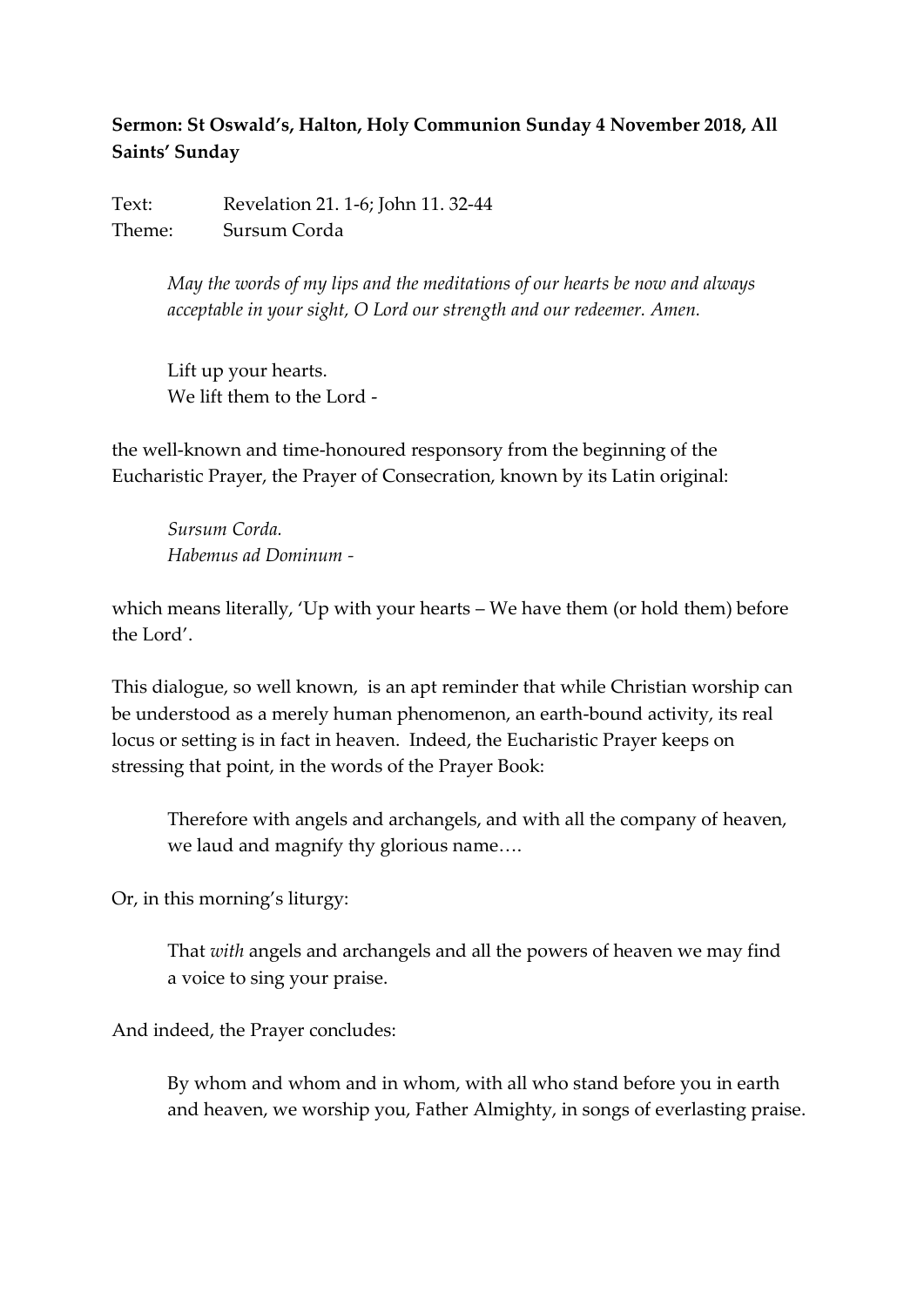It reminds us powerfully, that in a very real sense, whatever the size of a particular congregation, Christian worship is never lonely; rather, any act of worship is taken up or transported into the heavenlies, as the Holy Spirit unites earth and heaven as part of an eternal and all-embracing act of praise.

*Sursum Corda*: Lift up your hearts.

This morning's Gospel, the great narrative of the raising of Lazarus, is fundamental to the theology of St John's Gospel. It reminds us of a *present* reality. When Jesus met the deeply bereaved sisters Mary and Martha, devastated by the death of their beloved brother, the hope of a future resurrection at the last day didn't comfort them. But Jesus didn't respond about the future, he responded in the present – '*I am the resurrection and the life* – whoever lives and believes in me will never die'. And to prove it, he cried out, 'Lazarus, come forth'.

Now Lazarus, would one day die again, but the point is that in Christ, the saints, 'the great multitude that no one can number, of every race and tribe and people and nation', continues to live in Christ, the resurrection and the life.

This truth is expressed beautifully in the collect:

Almighty God, you have knit together your elect in one communion and fellowship in the mystical Body of your Son Jesus Christ.

I love that image of 'knitting together' – united indivisibly. *Sursum corda* – Lift up your hearts, because what we call the communion of saints is a *present* reality.

When I think of people I have lost, my parents, my grandparents, close friends - yes, they are lost from sight, and yet, as the beautiful Bidding Prayer at Nine Lessons and Carols says, 'they worship with us but upon another shore and in a greater light.

And the reading from Revelation, written at a time when the Church was suffering through persecution at the beginning of the second century, lays before us the truth that at the last, heaven and earth will become entirely one. As Bishop Tom Wright used to delight to say, the New Testament does not think of heaven as a kind of ethereal cloud, way up there; rather it speaks of a new creation, of a transformed and united heaven and earth, where God and humanity are one, and where the whole company of the redeemed is made new: